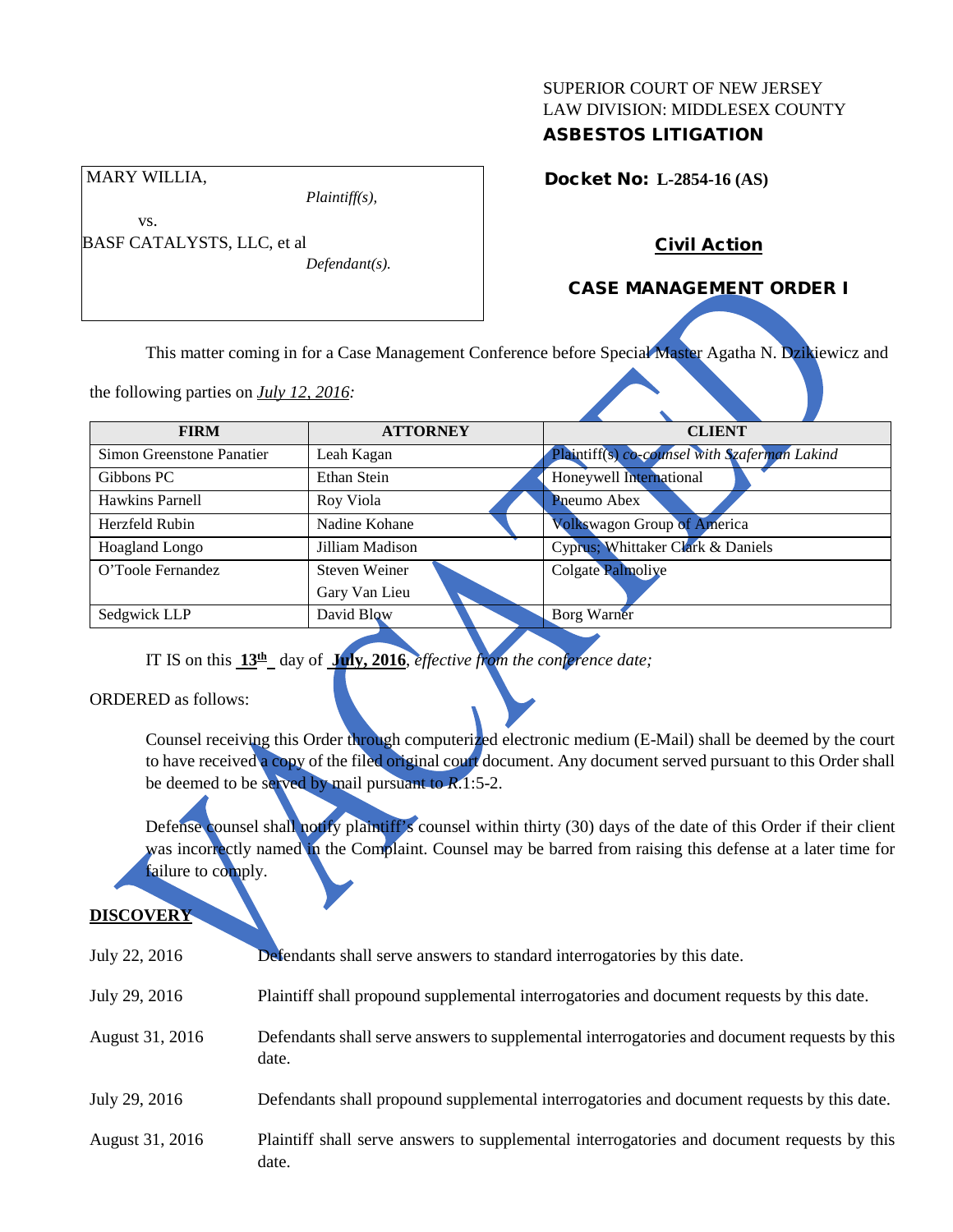- October 17, 2016 Fact discovery, including depositions, shall be completed by this date. Plaintiff's counsel shall contact the Special Master within one week of this deadline if all fact discovery is not completed.
- October 17, 2016 Depositions of corporate representatives shall be completed by this date.

### **EARLY SETTLEMENT**

October 21, 2016 Settlement demands shall be served on all counsel and the Special Master by this date.

#### **SUMMARY JUDGMENT MOTION PRACTICE**

- October 21, 2016 Plaintiff's counsel shall advise, in writing, of intent not to oppose motions by this date.
- November 4, 2016 Summary judgment motions shall be filed no later than this date.
- December 2, 2016 Last return date for summary judgment motions

#### **MEDICAL DEFENSE**

- October 31, 2016 Plaintiff shall serve medical expert reports by this date.
- October 31, 2016 Upon request by defense counsel, plaintiff is to arrange for the transfer of pathology specimens and x-rays, if any, by this date.

January 13, 2017 Defendants shall identify its medical experts and serve medical reports, if any, by this date. **In addition, defendants shall notify plaintiff's counsel (as well as all counsel of record) of a joinder in an expert medical defense by this date.**

### **LIABILITY EXPERT REPORTS**

- November 30, 2016 Plaintiff shall identify its liability experts and serve liability expert reports or a certified expert statement by this date or waive any opportunity to rely on liability expert testimony.
- January 13, 2017 Defendants shall identify its liability experts and serve liability expert reports, if any, by this date or waive any opportunity to rely on liability expert testimony.

# **ECONOMIST EXPERT REPORTS**

November 30, 2016 Plaintiff shall identify its expert economists and serve expert economist report(s), if any, by this date or waive any opportunity to rely on economic expert testimony.

January 13, 2017 Defendants shall identify its expert economists and serve expert economist report(s), if any, by this date or waive any opportunity to rely on economic expert testimony.

### **EXPERT DEPOSITIONS**

January 31, 2017 Expert depositions shall be completed by this date. To the extent that plaintiff and defendant generic experts have been deposed before, the parties seeking that deposition in this case must file an application before the Special Master and demonstrate the necessity for that deposition. To the extent possible, documents requested in a deposition notice directed to an expert shall

\_\_\_\_\_\_\_\_\_\_\_\_\_\_\_\_\_\_\_\_\_\_\_\_\_\_\_\_\_\_\_\_\_\_\_\_\_\_\_\_\_\_\_\_\_\_\_\_\_\_\_\_\_\_\_\_\_\_\_\_\_\_\_\_\_\_\_\_\_\_\_\_\_\_\_\_\_\_\_\_\_\_\_\_\_\_\_\_\_\_\_\_\_\_\_\_\_\_\_\_\_\_\_\_\_\_\_\_\_\_